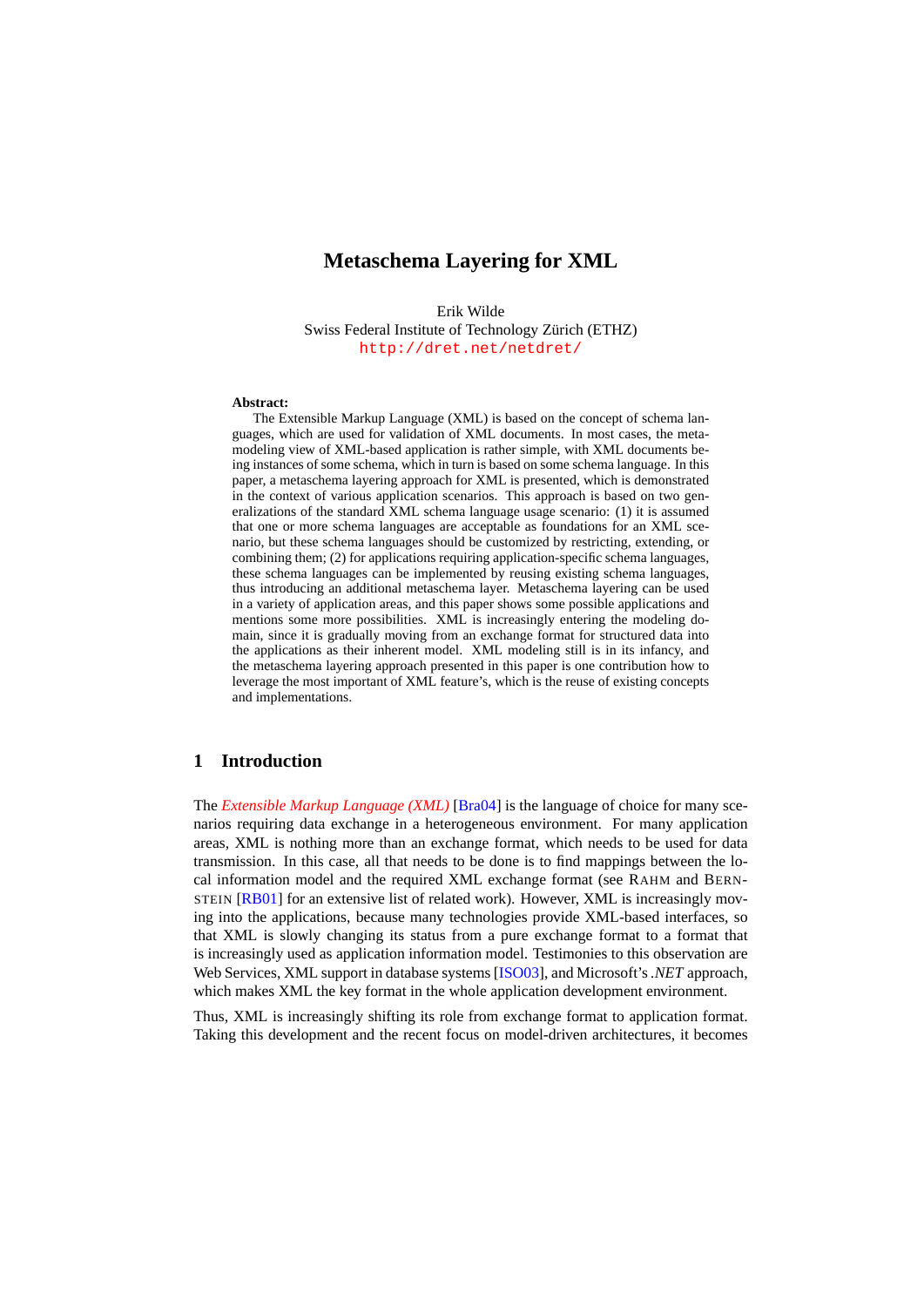clear that this new role of XML should be reflected in the way XML is modeled. In this paper, we present an approach to XML modeling which is not introducing a new modeling language, but instead presents a way how existing [schema languages for XML,](http://dret.net/glossary/xmlschemalanguage) each being modeling methods themselves, can be combined to enable schema language reuse and rapid prototyping features through the reuse of existing implementation for these schema languages. The general approach of introducing different metamodel layers is well-known from the [OMG'](http://dret.net/glossary/omg)s *[Meta Object Facility \(MOF\)](http://dret.net/glossary/mof)* [\[Obj02\]](#page-14-0), but instead of using the M0-M3 layer names, we use layers named X0 and higher (and we do not limit our model to a fixed number of layers).

In Section 2, we take a close look at [XML Schema](http://dret.net/glossary/xmlschema) from the point of view of metaschema layering, including some interesting observations about information vs. data models, and the implementation of many XML Schema tools. Since XML Schema is the most popular schema language and in many cases is used in slightly modified ways, we also discuss how XML Schema can be restricted and extended, and how these XML Schema modifications can be implemented from the metaschema layering point of view. However, many applications require dedicated schema languages, for example to enable users to define their own schemas, or simply to have a clean and clear way to manage application and schema evolution in parallel. These application-specific schema languages are described in Section [3,](#page-7-0) based on two real-life application scenarios.

The metaschema layering approach presented in this paper has been applied to some reallife examples, but it still is a novel method and would benefit from a systematic comparison with other approaches to XML modeling. Section [4](#page-11-0) discusses these issues and describes some approaches for future work in this area, which is then described in Section [5.](#page-11-0)

### **2 XML Schema**

[XML Schema](http://dret.net/glossary/xmlschema) [\[BM04,](#page-13-0) [Tho04\]](#page-14-0) is the most important schema language for XML<sup>1</sup>. It has been designed by the *[World Wide Web Consortium \(W3C\)](http://dret.net/glossary/w3c)* and is increasingly used as a foundation for other XML-oriented standards, the most important being the *[XML Query](http://dret.net/glossary/xquery) [\(XQuery\)](http://dret.net/glossary/xquery)* language for querying XML databases, and the *[SOAP](http://dret.net/glossary/soap)*/*[WSDL](http://dret.net/glossary/wsdl)* standards for Web Services. Strictly speaking, XML Schema is not an XML Schema language, because it is defined on the *[XML Information Set \(XML Infoset\)](http://dret.net/glossary/xmlinfoset)* rather than XML documents.

In fact, many of the upcoming XML technologies are not native XML technologies, but instead they are Infoset technologies. In order to understand the difference, an important distinction to make is the difference between *Information Models* and *Data Models* [\[Wil03c\]](#page-14-0). An information model is an abstract definition of concepts an their interrelations, while a data model is the implementation of an information model in a certain application context, such as a syntax for serialization, or an [API](http://dret.net/glossary/api) for programmatic access. Using these concepts, it can be seen that while XML is a data model (a serialization of tree-structured

<sup>1</sup>XML Schema has replaced XML's built-in *[Document Type Definition \(DTD\)](http://dret.net/glossary/dtd)* schema language, which has very weak modeling features and, most importantly, lacks the datatype support that is essential for the majority of today's XML applications.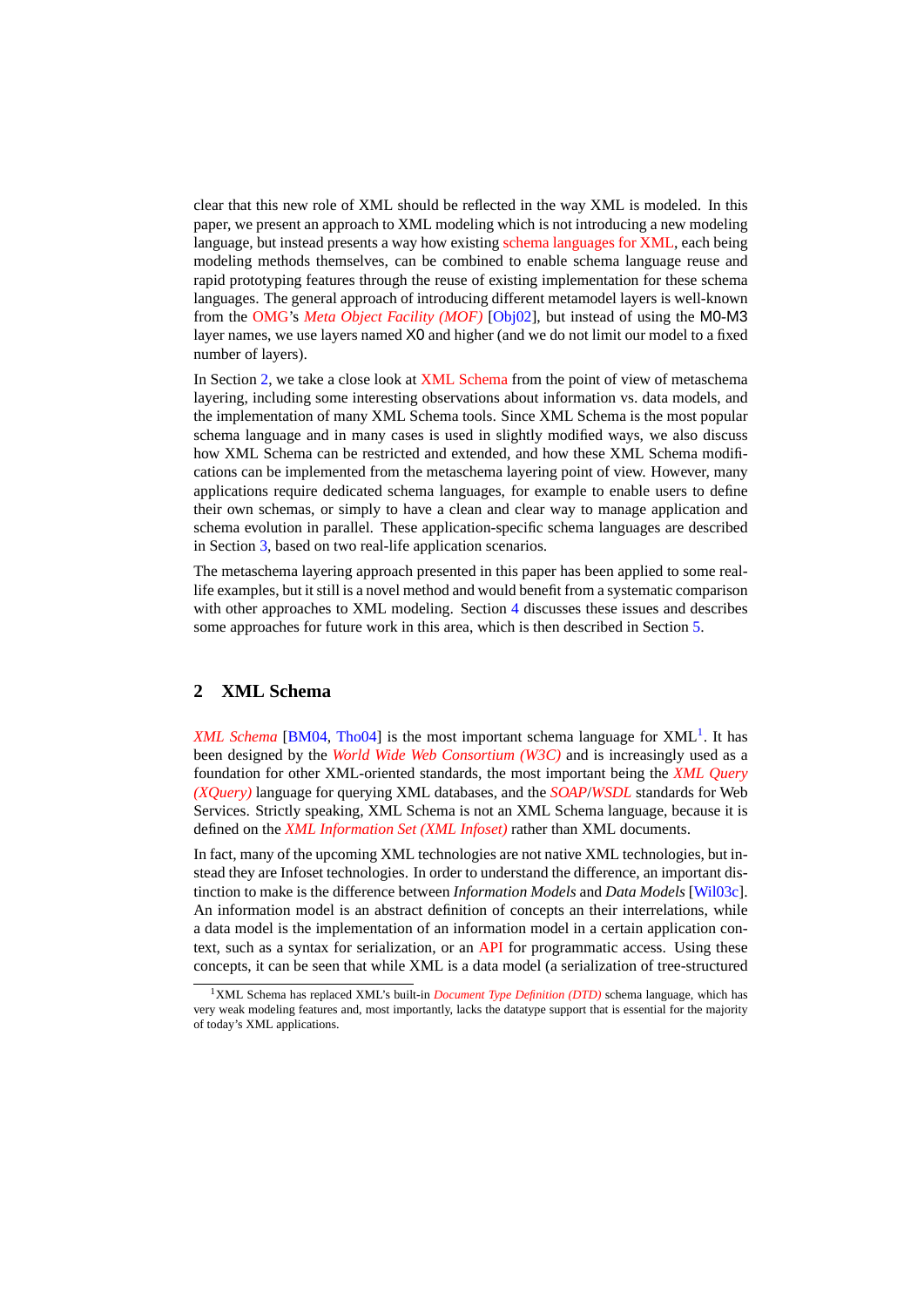<span id="page-2-0"></span>data), the Infoset is an information model for this data model, ignoring certain syntax details (for example, the order of attributes), and adding additional constraints (for example, the [namespace-well-formedness](http://www.w3.org/TR/xml-names11/#Conformance) of the XML document). In the context of XML Schema, the distinction between information and data models is shown in Figure 1, which shows the relevant parts of XML Schema from the perspectives of metaschema layers (vertical axis) and information and data models (horizontal axis).



Figure 1: XML Schema Metaschema Layers and Model Views

The dot-started arrows in this diagram show "instance-of" relations, and the double-headed arrows show "represents" relations. The documents that usually are used in XML Schema scenarios (xsd files for schemas and xml files for instances) are serializations of data models, and for XML Schema validation, the documents are interpreted according to the information model of the respective layer (the Infoset for X0 and the XML Schema component model for X1), and the validation is performed on the information models.

From the metaschema layering point of view, it is interesting to note several things. As a very simple extension of the simplest view, it can be seen that there is an alternative syntax for XML Schema components, the *[XML Schema Compact Syntax \(XSCS\)](http://dret.net/glossary/xscs)* [\[WS03\]](#page-14-0). This syntax simply is another way of serializing XML Schema components, it has the advantage of being better human-readable, at the price of being a non-XML syntax.

Another observation is that the information model of the X2 layer not only contains the components of the *Schema for Schemas* (implemented by the two normative schemas XMLSchema.xsd and datatypes.xsd), but also those aspects of the *XML Schema Component Constraints* which can not be expressed by XML Schema itself. Interestingly, there is no data model for these additional constraints, which are defined in the XML Schema specification using English prose. This is unfortunate, because the absence of a data model for these XML Schema Component Constraints means that it is impossible to work with them in advanced metaschema scenarios as described in Section [2.1.](#page-3-0)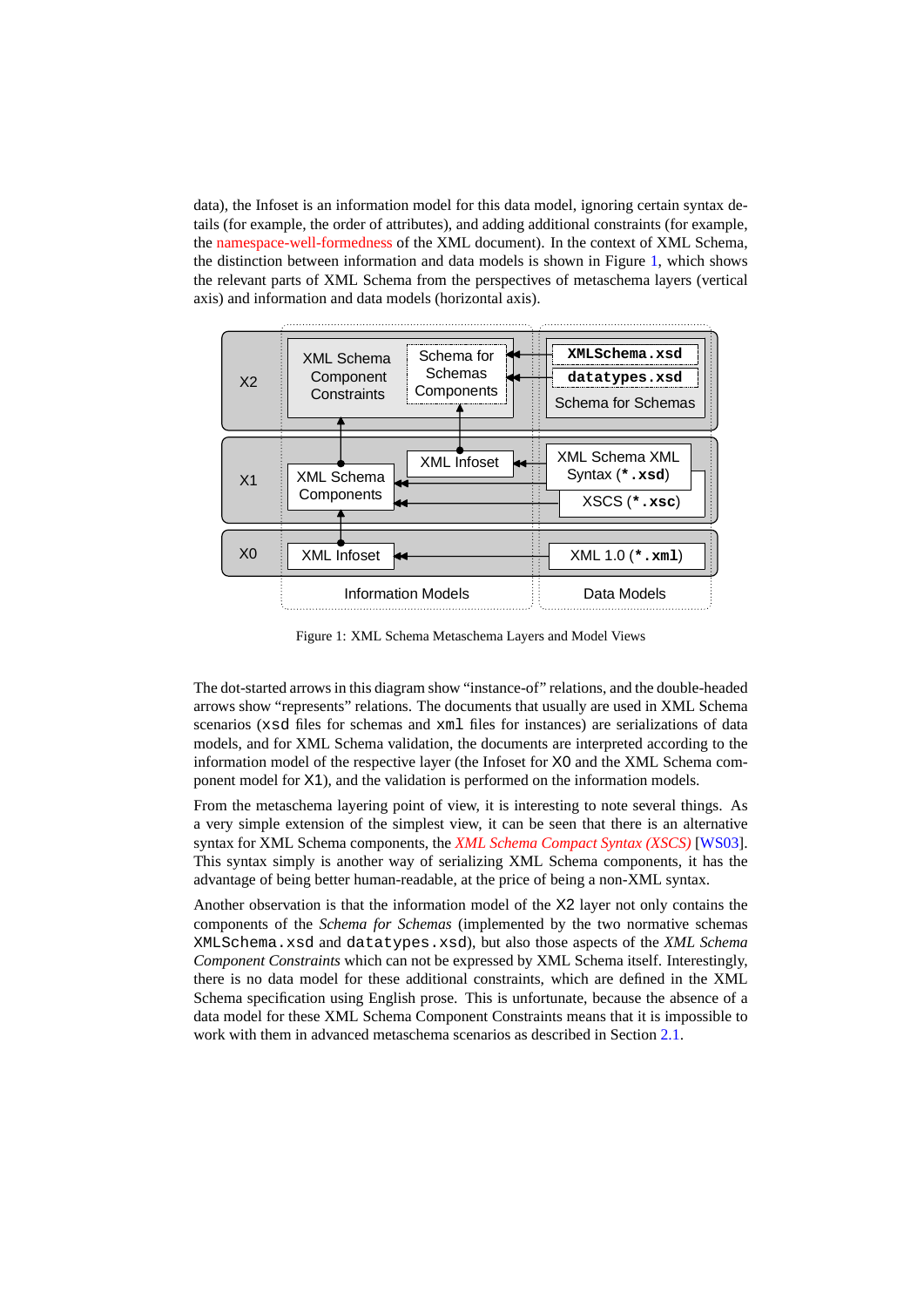<span id="page-3-0"></span>As a side note, it should be mentioned that almost all software currently on the market dealing with XML Schema generation (most importantly, editors with XML Schema support) does not properly check all XML Schema Component Constraints when validating a schema (i.e., validating X1 instances against the X2 schema), in most cases effectively validating the Infoset of the XML Schema rather than the XML Schema components. This is a very serious error in the implementations, because it does not detect many subtle errors in the XML Schema, and consequently allows invalid XML Schemas to pass through the validation process, which in a properly implemented system should fully validate the X1 instance (the XML Schema components) against the X2 schema (the XML Schema Component Constraints).

While there are representation-oriented data models for XML Schema components (the XML Schema XML syntax and XSCS), so far there is no established API for XML Schema components. Popular approaches are the *[XML Schema Object Model \(XSOM\)](http://dret.net/glossary/xsom)*, IBM's UML-based *Schema Infoset Model*, and the *XML Schema API* proposed in a W3C submission [\[Lit04\]](#page-14-0), but so far no standardized XML Schema API exists, and working with XML Schemas from within applications consequently is necessarily bound to a specific product. To overcome this limitation in a portable way, it is possible to use an API for the data model rather than the information model, an approach which is described in the following section.

#### **2.1 XML Schema Restrictions**

In many scenarios including XML Schema as the schema language of choice, the complexity of XML Schema often is more than application designers want to deal with, so what they basically want is a subset of XML Schema, which supports all the modeling concepts that they want, but avoids some of XML Schema's complexity. For example, XML Schema's ability to have local and global declarations for elements, attributes, and simple and complex types makes for an amazing amount of possible permutations of these modeling alternatives. Many application developers want to avoid this complexity and thus reduce the modeling alternatives to a simpler model, for example forcing all these declarations to be global.

While it would be possible to define these application requirements as additional component constraints, there unfortunately is no data model for these constraints, so it is impossible to formalize and use the application requirements. It would be possible, however, to implement the application requirements as constraints that are programmatically checked through an XML Schema API, but this would have the drawback that (1) the application requirements would need to be written as procedural code rather than declarative constraints, and (2) this approach would bind the application to a programming language and a proprietary XML Schema API.

To overcome these limitations, PROVOST [\[Pro02\]](#page-14-0) suggests to work with the Schema for Schemas, and to define the application requirements as constraints for the Schema for Schemas. One suggested way to implement XML Schema restrictions is by using XML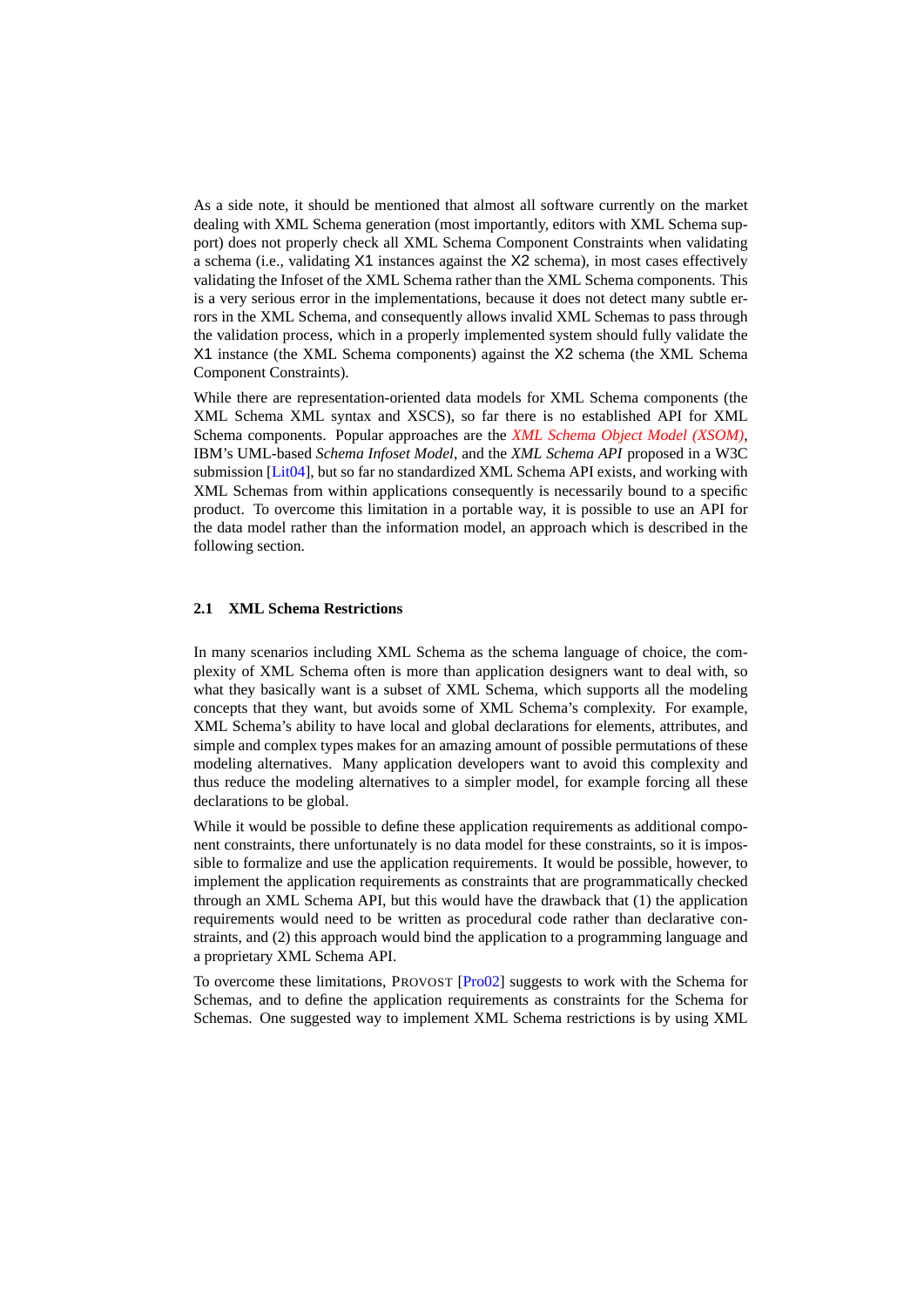<span id="page-4-0"></span>

Figure 2: XML Schema Restrictions through Schema for Schemas Refinement

Schema's redefine mechanism to define the restricted variant of XML Schema as a refinement of the Schema for Schemas. While this solution, shown in Figure 2, is very elegant from the modeling point of view, it is not very powerful, because it is unable to access and thus reuse or redefine any of the information in the XML Schema Component Constraints. Thus, this solution looks elegant, but in practice often is not very useful because of its inherent limitations.

In order to overcome these limitations, it would be most useful to have a constraint language for XML Schema components. Unfortunately, such a language does not exist, but there is the *[Schematron](http://dret.net/glossary/schematron)* [\[ISO04b\]](#page-14-0) constraint language for XML documents (or, strictly speaking, for Infosets), which allows users to define [XPath-](http://dret.net/glossary/xpath)based constraints (which are called patterns in Schematron). These constraints in essence are a set of rules against which the document is validated. Using this constraint language, it is thus possible to constrain the XML representation of XML Schema components. Since this variant works on the schema instance level (layer  $X1$ ) rather than the metaschema level (layer  $X2$ ), it is possible to define constraints that effectively serve as additional component constraints.

The general architecture of this approach is shown in Figure [3](#page-5-0) (the Schematron constraints are represented in an XML document conforming to the Schematron metaschema, and these documents, representing Schematron schemas, conventionally use the sch file extension). It should be noted that the constraints are defined on the Infoset of the xsd file, rather than on the XML Schema components. For this reason, some constraints can be easily expressed (mostly those that are local to a component and can be defined on the syntax for this component), while others can be cumbersome or impossible to specify (constraints across multiple components, where the component relations are hard to express generically on the component syntax level).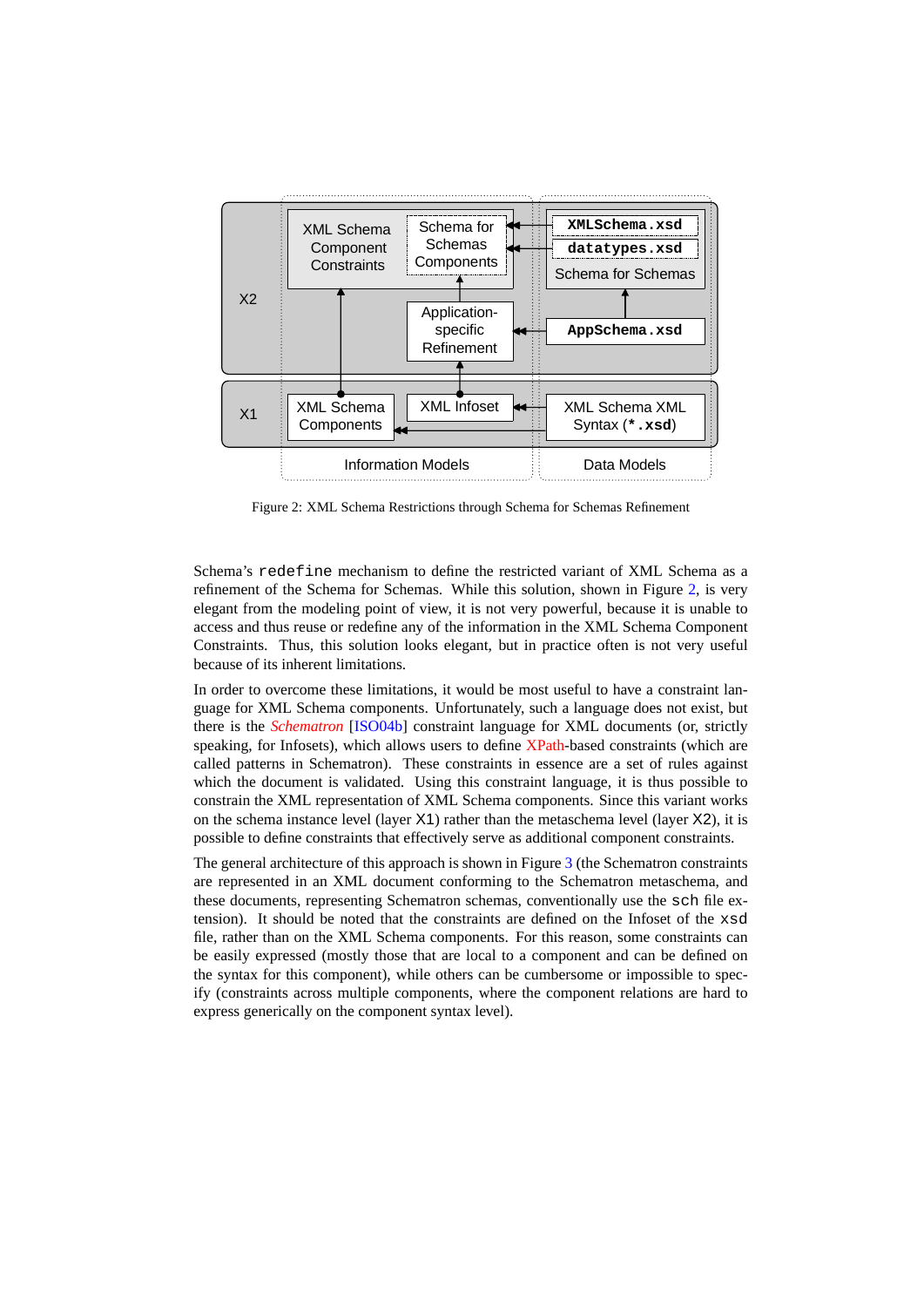<span id="page-5-0"></span>

Figure 3: XML Schema Restrictions through Data Model Constraints

To summarize, there are several possible ways to implement XML Schema restrictions using metaschema layering, and the best way depends on the restrictions that should be implemented. While the schema refinement and schema data model constraint approaches have the advantages of being declarative, they both lack the generality of the programmatic approach, which implements restrictions by checking the components through an XML Schema API. The most important aspect of the declarative approaches is that they both work on the X1 Infoset of the XML Schema representation, rather than the actual XML Schema components.

### **2.2 XML Schema Extensions**

In many scenarios, XML Schema is acceptable as the principal foundation for the schema of an application, but some additional constraints or information should also be captured in the schema. In this case, it is possible to use XML Schema's appinfo element, which enables users to embed application-specific information within an XML Schema. Annotations (the annotation element containing appinfo or documentation elements) may be associated with any XML Schema component, and in XML Schema's component model they are represented as *[Annotation Schema Components](http://www.w3.org/TR/2001/REC-xmlschema-1-20010502/#Annotation_details)* in the layer X1 XML Schema information model.

In Figure [4,](#page-6-0) the Annotation Schema Components are labeled as "Extension Components", because for our purpose they represent information extending XML Schema. They are part of the XML Schema Components, but they have a special status because they do not participate in the XML Schema validation process, and because they have semantics defined by some extension mechanism outside of XML Schema.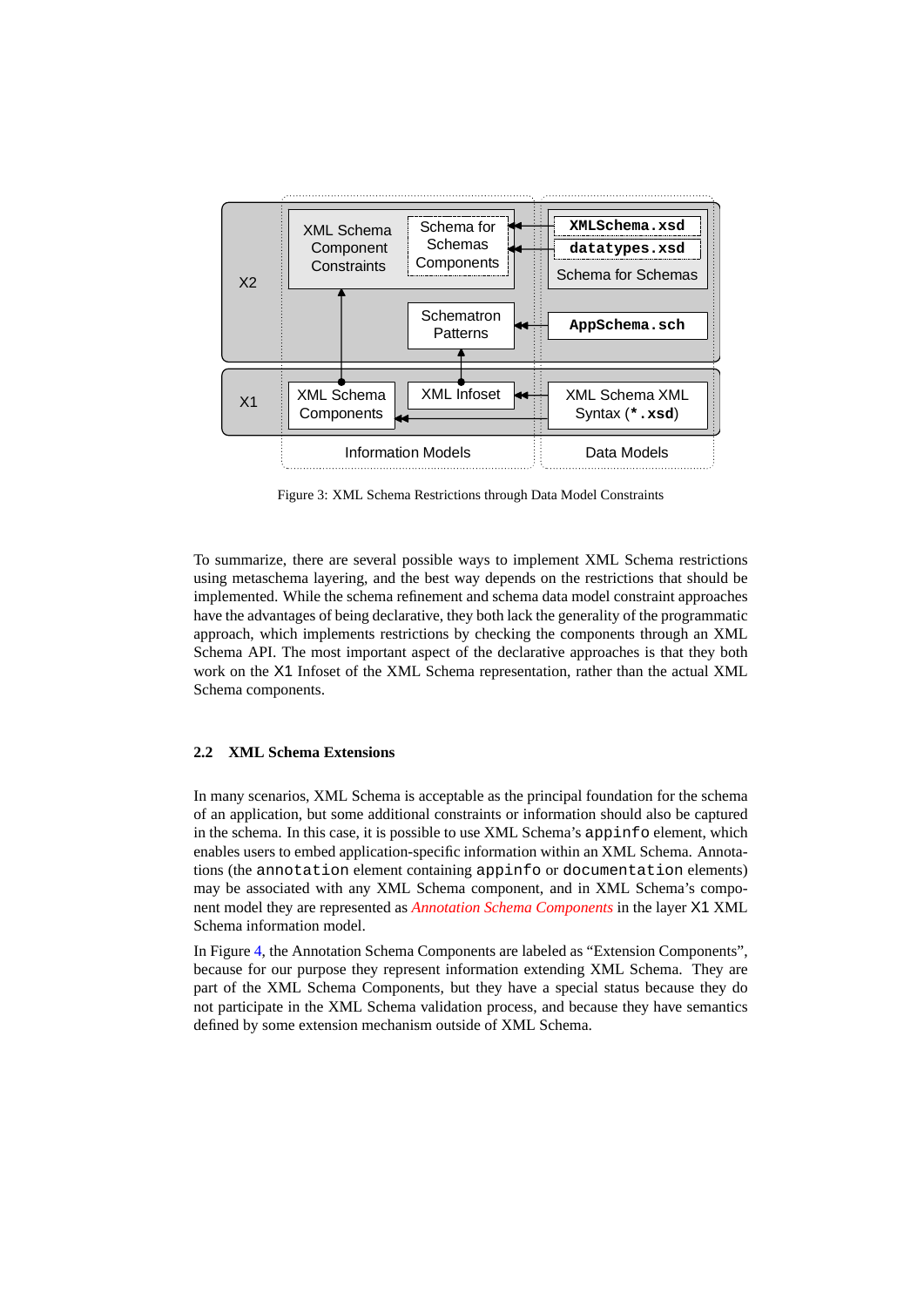<span id="page-6-0"></span>

Figure 4: XML Schema Extensions

In the diagram it is shown that the Annotation Schema Components can be either regarded as XML Schema components, or from the perspective of their XML representation and thus through the corresponding Infoset. Since the components should be validated against a metaschema as well (XML Schema metaschema validation does not validate the semantics of annotation components), it is necessary to have a layer X2 schema for extensions. In our example, this schema is written in XML Schema (the extension.xsd document), thus minimizing the number of schema languages involved in the metaschema layering architecture, but in principle the schema for extensions could use any schema language (or none at all and implement extension validation through programmatic validation rather than a declarative schema language). In particular, it is not required that the schema for extensions validates extension instances (i.e., appinfo elements in the X1 schema) based on their component model, it could alternatively validate them based on their Infoset. Thus, the two "instance-of" arrows pointing to the "Extension Schema Information Model" are alternative implementations of XML Schema extensions. The validation of X1 "Extension Components", however, would always have to be implemented using proprietary interfaces, because — as mentioned earlier — so far there is no standardized data model for XML Schema components.

As a special case for XML Schema extensions, it is interesting to look at scenarios where the schema should be described using XML Schema, but where the schema should be open to extensions throughout future versions of the application. ORCHARD and WALSH [\[OW03\]](#page-14-0) discuss the basic idea of how XML vocabularies can be kept open and extensible for evolutionary changes. In the context of these changes, it may be required for forward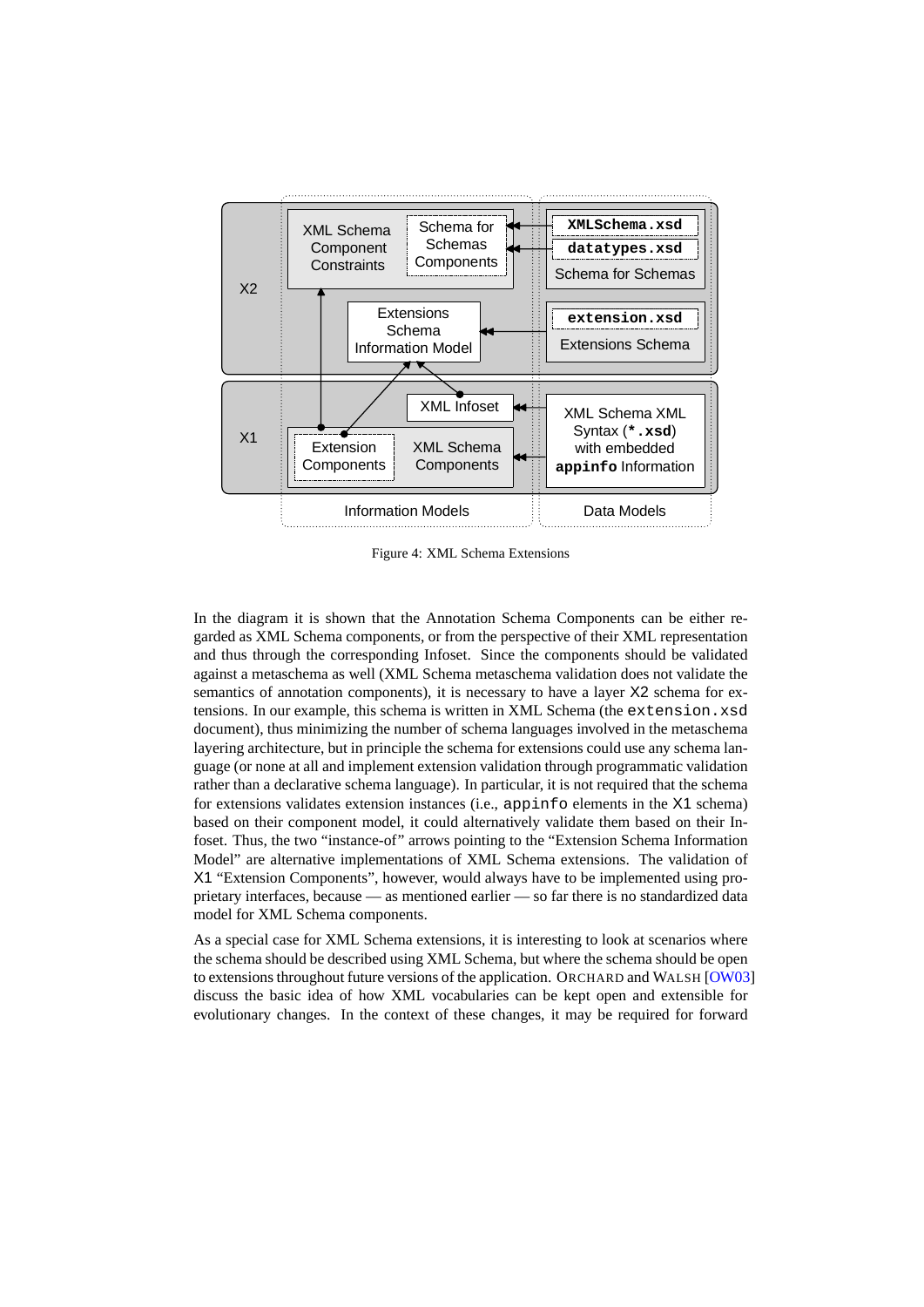<span id="page-7-0"></span>compatibility<sup>2</sup> reasons that additions to the application's information model must describe themselves through some predefined extension semantics, for example through information how to render new content. Thus, extensibility of a program, normally achieved through programmatic means such as APIs or plug-ins, could be increased to also encompass the information model, making extensions not only possible, but also semantically interpretable (limited to the initially foreseeable ways of how later revisions should be able to describe themselves) through an extension schema.

This schema could be named *extension schema* for two reasons, (1) because it extends the principal XML Schema and thus is a schema language *extending the principal schema language*, and (2) because it semantically describes the information model and thus enables the *semantic description of extensions to the application's information model*.

### **3 Application-specific Schema Languages**

XML Schema has a special status in the area of [XML schema languages](http://dret.net/glossary/xmlschemalanguage) because of its tight connection with other XML-related specifications. However, in many cases XML Schema is not the ideal schema language for application designers, and the same may be true for other existing XML schema languages. In this case, it may be appropriate to invent an application-specific schema language, an approach which is described by BERNAUER et al. [\[BKK03\]](#page-13-0) (they discuss different possible strategies for designing application-specific schema languages). While in principle an application-specific schema language can be anything, an effective way to implement such a schema language is to base it on existing schema languages, thus reusing the functionality already implemented by these languages (the simplest approach, the restriction of an existing schema language, has already been discussed in Section [2.1\)](#page-3-0).

Generally speaking, the *[Document Schema Definition Languages \(DSDL\)](http://dret.net/glossary/dsdl)* [\[ISO04a\]](#page-13-0) initiative aims at replacing the single-schema-language approach exemplified by DTDs and XML Schema by a modular way of looking at XML validation (and thus schema languages). DSDL is still under development and so far did not gain a lot of support or momentum, but the general idea of treating validation as a multi-step process is useful and can be reused for the application-specific schema language approach discussed here.

As a first example of how schema languages can be modeled, Section [3.1](#page-8-0) describes a generic schema language which is based (on the schema level) on existing schema languages, and is implemented (on the validation level) using existing XML technologies. As an alternative approach, Section [3.2](#page-9-0) describes an application-specific schema language which on the schema as well as the validation level is based on the same existing XML schema languages, thus maximizing the reuse of existing technologies.

<sup>2</sup>*Forward compatibility* means that a program should be able to work with future revisions of the data format, handling previously unknown future features as gracefully as possible.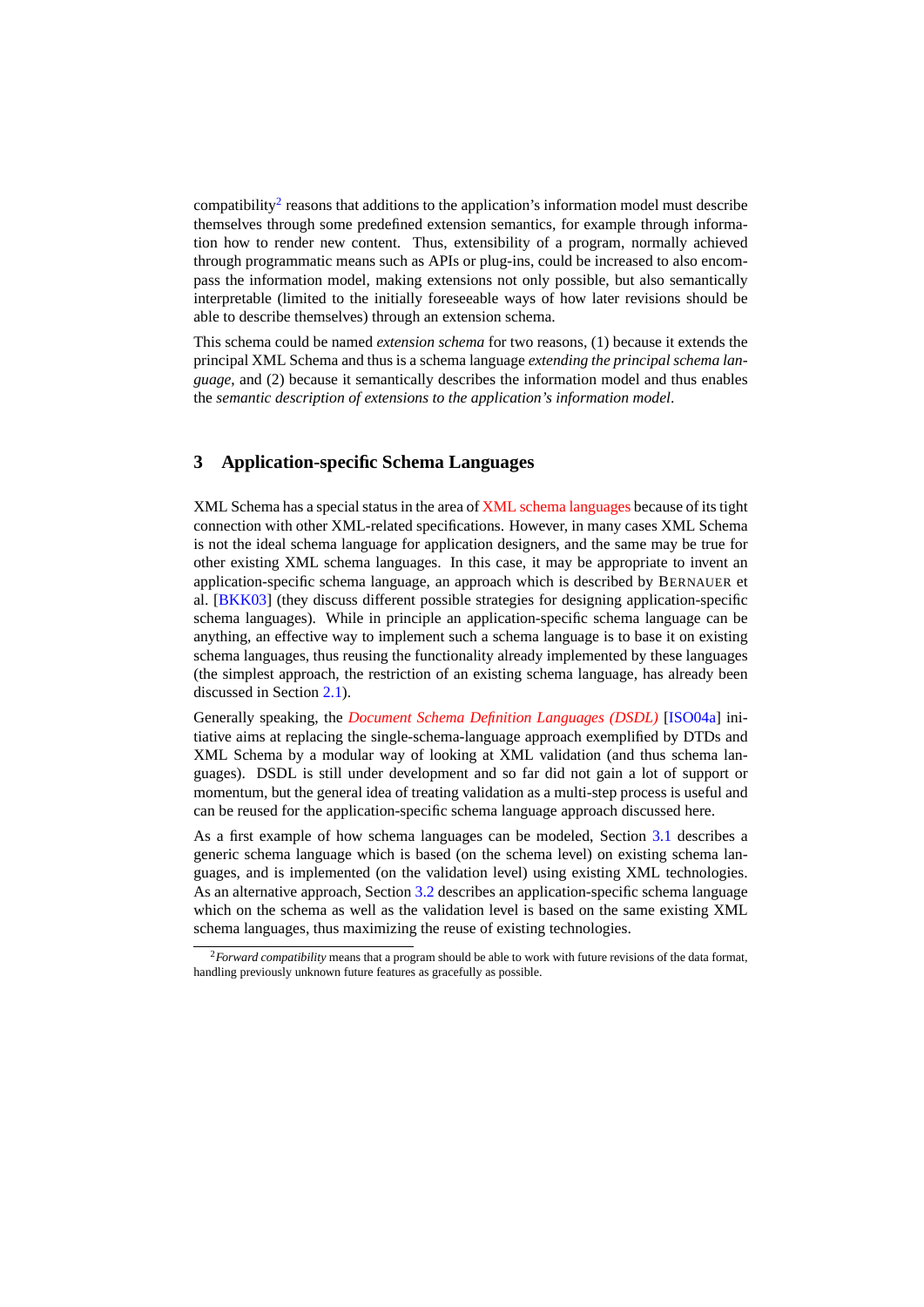#### <span id="page-8-0"></span>**3.1 Schema Language Implementation**

The *[Character Repertoire Validation for XML Documents \(CRVX\)](http://dret.net/glossary/crvx)* [\[Wil03b\]](#page-14-0) schema language is a specialized language for restricting the character repertoire used in XML documents (for example, it is possible to specify that all element and attribute names must be [ASCII](http://dret.net/glossary/ascii) characters). It has been designed as one component of the DSDL framework mentioned in the previous section. CRVX allows the specification of constraints on used character sets, and it allows to scope these constraints on XML syntax structures (for example, comments, element names, attribute names, or character data), and on contexts identified by [XPath](http://dret.net/glossary/xpath) patterns. The overall structure of an CRVX schema is pretty simple, and formally CRVX is defined by an XML Schema and a Schematron schema specifying additional patterns. This design is shown in layers X2 and X3 in the metaschema view of CRVX shown in Figure 5.



Figure 5: Definition and Implementation of CRVX

So far, this architecture is pretty easy to understand and is used in many similar scenarios. What makes it interesting and worth looking at in detail is the implementation of instance checking in layers X0 and X1. During the development of CRVX, it became clear that CRVX would need to be implemented incrementally, since only extensive testing could generate the feedback required to improve the language based on actual application requirements. Thus, to make the feedback cycle easier to handle and faster to develop, a prototype was created that allowed rapid testing of CRVX. This prototype is shown in the lower left corner of Figure 5. The prototype consists of an [XSLT](http://dret.net/glossary/xslt) program that takes a CRVX schema as input and generates an XSLT program as output (represented by the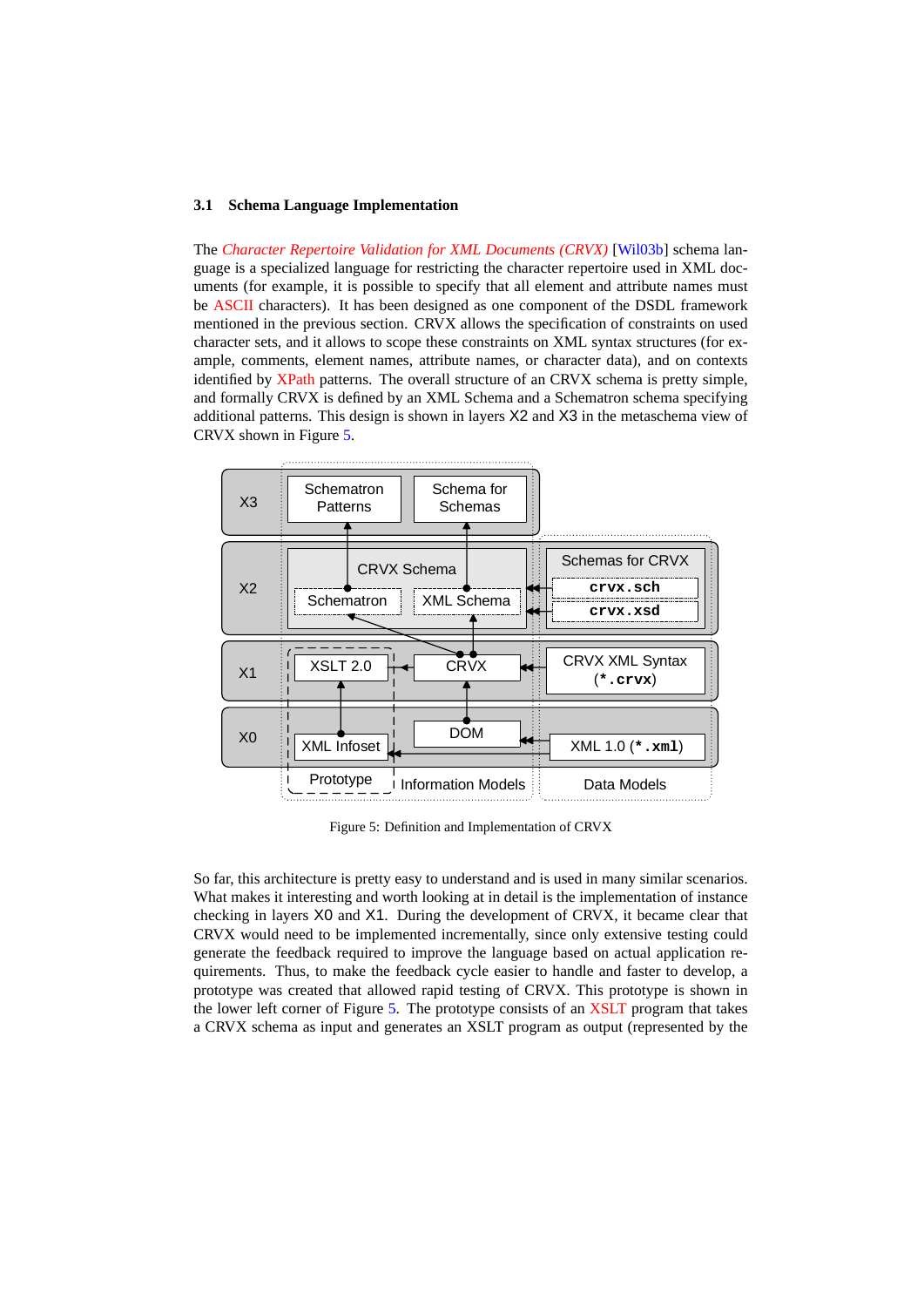<span id="page-9-0"></span>mid-arrow in layer X1). This generated XSLT program then can be used as validation code for XML documents. This approach reuses many of the useful features of XSLT, such as match patterns for applying certain constraints only to selected parts of XML documents. However, since only XPath 2.0 provides the advanced string handling functions [\[MMW03\]](#page-14-0) required for character repertoire validation, the generated XSLT requires XSLT 2.0 (which is only available as prototype implementations).

When using XSLT, it is unavoidable that the code is operating on the Infoset of the input document, because XSLT's expression language XPath is based on the Infoset. Unfortunately, CRVX requires a more detailed information model than the Infoset, because it includes aspects such as [CDATA sections,](http://www.w3.org/TR/REC-xml/#sec-cdata-sect) which are not represented in the Infoset. Thus, while CRVX is based on  $XML<sup>3</sup>$  rather than the Infoset, the prototype implementation is based on the Infoset. This design was chosen because the benefit of a rapid development cycle outweighed the drawbacks of an incomplete implementation, and productive versions of CRVX are based on DOM information models (available, for example, through a [DOM](http://dret.net/glossary/dom) or [SAX](http://dret.net/glossary/sax) [API\)](http://dret.net/glossary/api) rather than the Infoset.

#### **3.2 Metaschema Layering for Applications**

For an application supporting the management of bibliographic information, the requirement was open and extensible schema handling, with schema extensions definable and installable by users [\[Wil03a\]](#page-14-0), the requirement was to have a schema language that users could easily understand and use to extend the system. So instead of forcing users to define their schema extensions using a subset of XML Schema extended with Schematron pattern matching facilities, we designed our own schema language, which could be easily used and mapped to constructs of standard schema languages.

Figure [6](#page-10-0) shows the design of the application-specific schema language *BibSchema*, which itself is based on a Schema (the *BibSchema Schema*). In order to avoid an overly complex picture, the figure does not differentiate between the information and data models, but it should be kept in mind that this differentiation is always present when working with XML.

The application architecture uses metaschema layer X3, which provides the schema language foundation for our application scenario. The *BibSchema Schema* is the applicationspecific schema language for user-defined *BibSchema* instances, and this schema language is defined through XML Schema and Schematron schemas. Since the *BibSchema Schema* remains stable, it is implemented using hard-coded XML Schema and Schematron schemas. On the other hand, *BibSchema* instances (layer X1) are user-definable and as such must be flexible and easy to generate and manage. Thus, users can define new *BibSchema* instances, which are then used for generating XML Schema and Schematron schemas (the mid-arrow lines in layer X1). These generated schemas are then use to validate X0 instances, the actual application data.

<sup>&</sup>lt;sup>3</sup>In the figure, the information model is labeled ["DOM"](http://dret.net/glossary/dom). This has been done to show that CRVX is based on a richer information model than the Infoset, and the DOM model (not the actual API definition implementing it) can be regarded as such a model.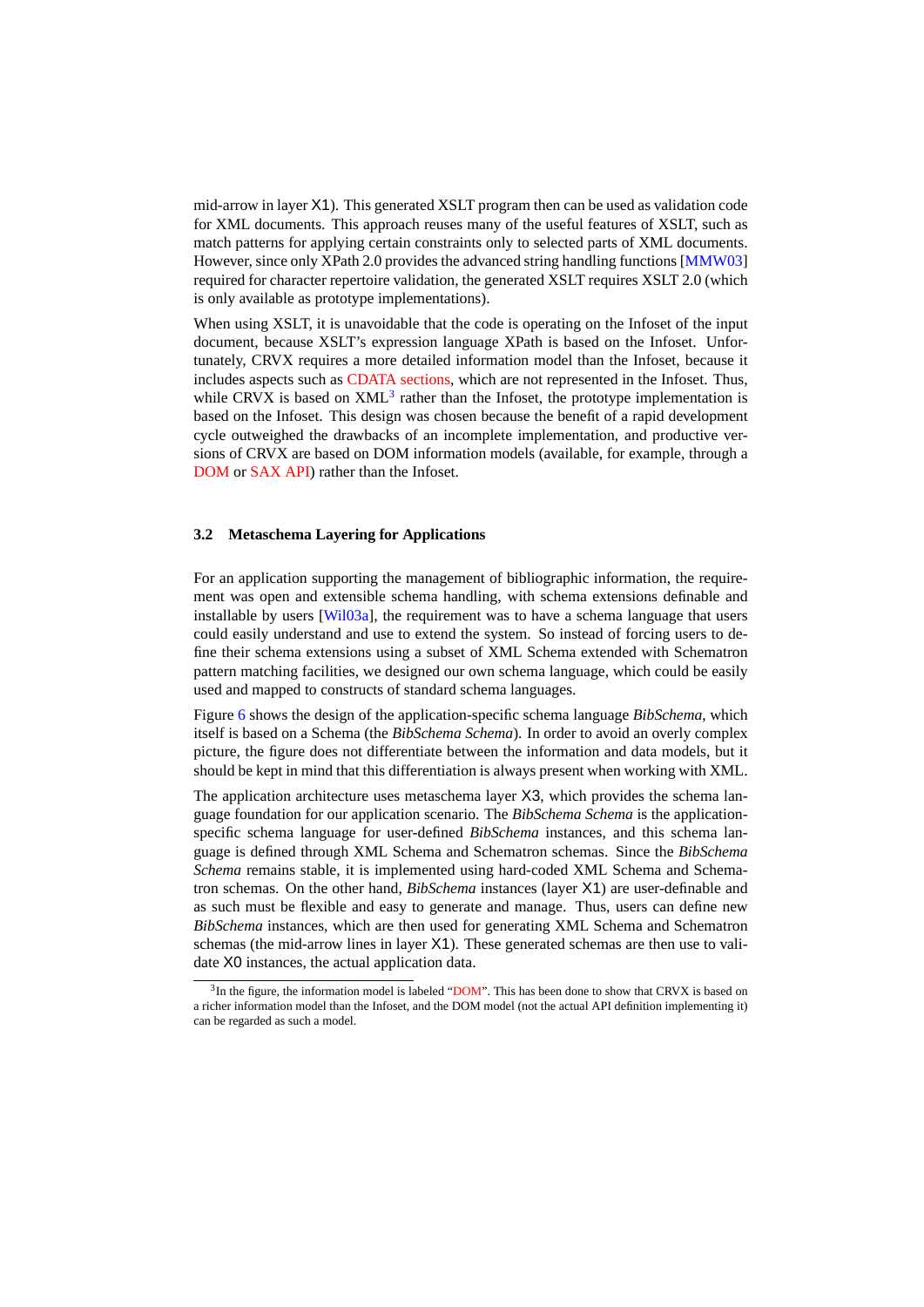<span id="page-10-0"></span>

Figure 6: Application-specific Schema Language Design

From a software engineering point of view, it is interesting to note that the X3 schema languages are used for X2 schemas as well as X1 schemas (and hence for instance validation on layers X1 and X0). This has been done to minimize the number of schema languages used in the project. From a theoretical point of view, however, X2 schemas could have been based on an entirely different set of XML schema languages than X1 schemas. Some of the important issues of metaschema layering are to leverage the most efficient schema languages for the specific application scenario, to reuse existing implementations of these schema languages, and keep the number of required schema languages to a minimum.

#### **3.3 Metaschema Layering and the Semantic Web**

In the same way as we use schema layering for composing application-specific schema languages, additional schema layers can be used to add information relevant for the Semantic Web. For example, in an enhanced version for Semantic Web integration, the architecture of Figure 6 can be augmented with a layer X4, which then specifies semantic information for exposing BibSchema instances as Semantic Web information. This information is used to augment instances with semantic annotations. This way, Semantic Web applications can easily harvest BibSchema information by interpreting the semantic information associated with each instance.

The exact nature of the language being used for the semantic description is irrelevant (most likely [RDF-](http://dret.net/glossary/rdf)based information based on [OWL](http://dret.net/glossary/owl) [\[MvH04\]](#page-14-0) or some other RDF-based ontology language), as well as the question whether the ontology is application-specific or some existing ontology for bibliographic information. The important aspect is that this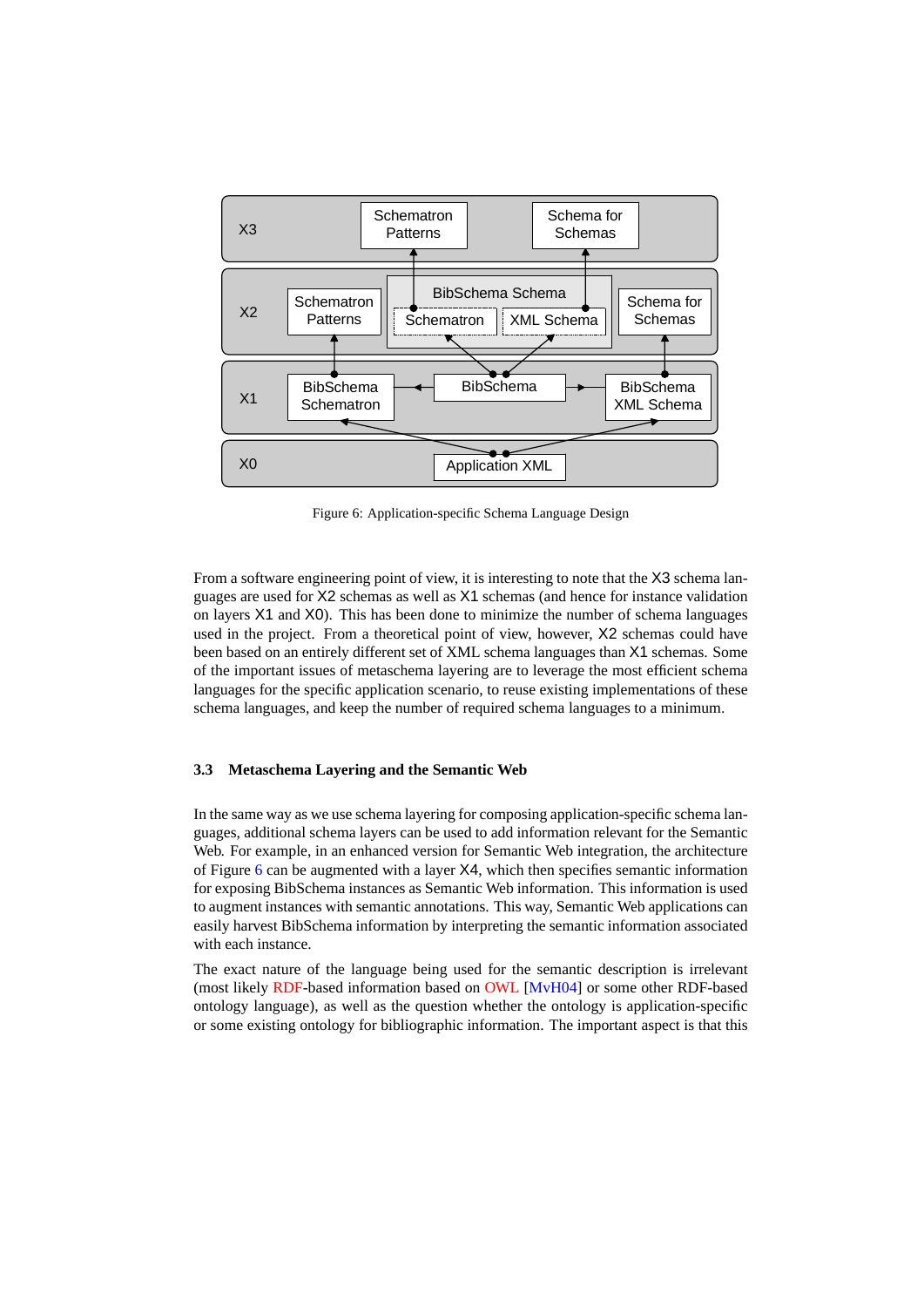<span id="page-11-0"></span>additional Semantic Web layer would fit naturally into the overall model of metaschema layering, making the framework powerful enough to span the whole spectrum of XML schemas (describing *how* instances are being encoded) to XML semantics (describing *what* instances encode). Semantics in this case is just another layer of schema information, enabling users to describe their model in a more precise way.

### **4 Quality Assessment**

According to SI-SAID CHERFI et al. [\[SAC02\]](#page-14-0), the three dimensions for modeling quality are *usage*, *specification*, and *implementation*. While the metaschema layering framework presented in this paper is still missing some important pieces to become a full-fledged modeling framework, it already is used in practice in many places (not necessarily through applying it top-down, but because a bottom-up approach resulted in such an architecture). The innovation rate in the area of XML is very high and probably will continue to remain like this for some time to come, because there is an amazing amount of different uses and users employing XML technologies. The metaschema layering framework is an effective way to leverage existing technologies, and to reduce implementation costs and time by reusing modeling concepts and software components implementing them. Rating the metaschema layering approach against other methodologies would be very interesting, since so far no clear winner has emerged in the ongoing contest to become *the* XML modeling language rather than being *yet another* XML modeling language.

We believe that the modular approach pioneered by DSDL on the horizontal axis (by sequencing schema languages), and extended to include the vertical axis (the metaschema layering presented in this paper) has many advantages, in particular in the area of XML, which is being used for application areas as diverse as medieval text manuscripts being marked up as XML, and encoding DNA sequences in XML.

The metaschema layering approach is being used in some other of our projects, including projects where the modeling semantics go beyond validation and include applicationspecific processing semantics. Since these processing semantics often have very subtle side-effects and require very specific evaluation, it is difficult to capture the semantics in a purely declarative way. Thus, the metaschema layering framework needs to be extended to include external information, and to deal with application-specific validation that cannot be expressed declaratively. However, even though these extensions may compromise the purely declarative approach presented in this paper, we believe that it will improve the framework's quality by improving its expressiveness more than it reduces the understandability and the implementability.

### **5 Future Work**

The metaschema layering approach presented in this paper shows an effective and flexible way to leverage the wealth of existing XML technologies, in this case XML schema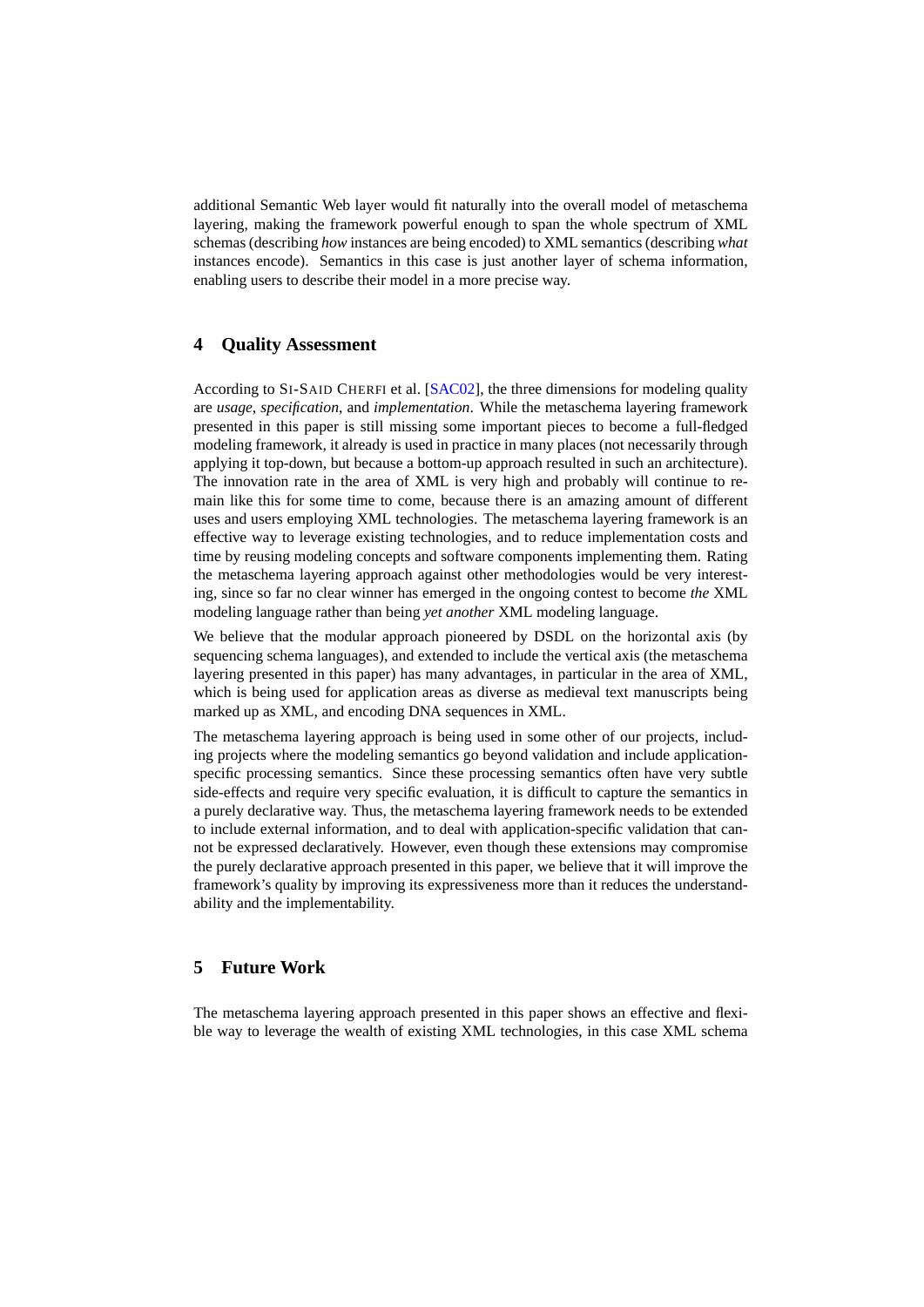languages. While the XML Schema language is becoming the de-facto standard for XML schema modeling, other languages such as Schematron as a rather simple schema language for specifying constraints also should be taken seriously. Rather than having to choose exactly one schema language for an application scenario, through the flexible combination of schema languages and metaschema layers it is possible to reuse schema languages in novel and interesting ways.

When using metaschema layering for validation purposes only, it is interesting to look and some other approaches to XML validation beyond the most popular schema languages, such as *[XML Constraint Specification Language \(XCSL\)](http://dret.net/glossary/xcsl)* [\[Jac02\]](#page-14-0) (a constraint language comparable to Schematron) and *xlinkit* [\[Nen03\]](#page-14-0), which is a much more powerful approach than a single schema language, containing a complete framework for consistency checking for XML documents.

However, broadening the perspective beyond validation, it becomes clear that metaschema layering could be useful in a variety of ways, not only for validation, but also for processing of XML, where different processing steps could be controlled and described by different schema. While this is an intriguing idea, work on an XML processing model [\[LW04\]](#page-14-0) is in its early stages, and the integration of a horizontal dimension (pipelining XML processing steps) with a vertical model (such as the metaschema layering approach) requires a lot of research efforts. Some of the most interesting questions are the following:

- *Application Semantics Beyond Validation:* Using XML Schema extensions for for-ward compatible information models has been discussed at the end of Section [2.2,](#page-5-0) but so far this area is mostly unexplored. Rather primitive extension semantics (such as [HTML'](http://dret.net/glossary/html)s rule to ignore unknown elements and attributes) could be refined to include more elegant and more powerful ways of extending an information model, including ways to validate an extended information model against an extension schema.
- *Information Model Issues:* Most figures in this paper show the information as well as the data model of the metaschema layers. In some cases, it can be seen that one information model may be represented by several data models (XML Schema components can be represented as XML or as XSCS, shown in Figure [1\)](#page-2-0), or that one data model can be interpreted according to different information models (an XML Schema XML document can be interpreted as XML Schema components or as Infoset, as shown in Figures [2](#page-4-0)[–4\)](#page-6-0). Many publications discussing XML issues do not make this distinction in a sufficiently clear way, and in some cases this can lead to confusion or even conceptual errors.
- *Processing Pipelines:* The idea of processing pipelines appears in many different contexts, and even though there have been some approaches to defining generic XML processing pipeline facilities, none has succeeded so far. Defining a generic, flexible, but still easily applicable XML processing pipeline model is a challenge, and it still remains to be seen whether one language will be able to gain some popularity. Integrating the pipeline model with metaschema layering concepts could be an interesting way to go, but there may be other dimensions which should be taken into account, too.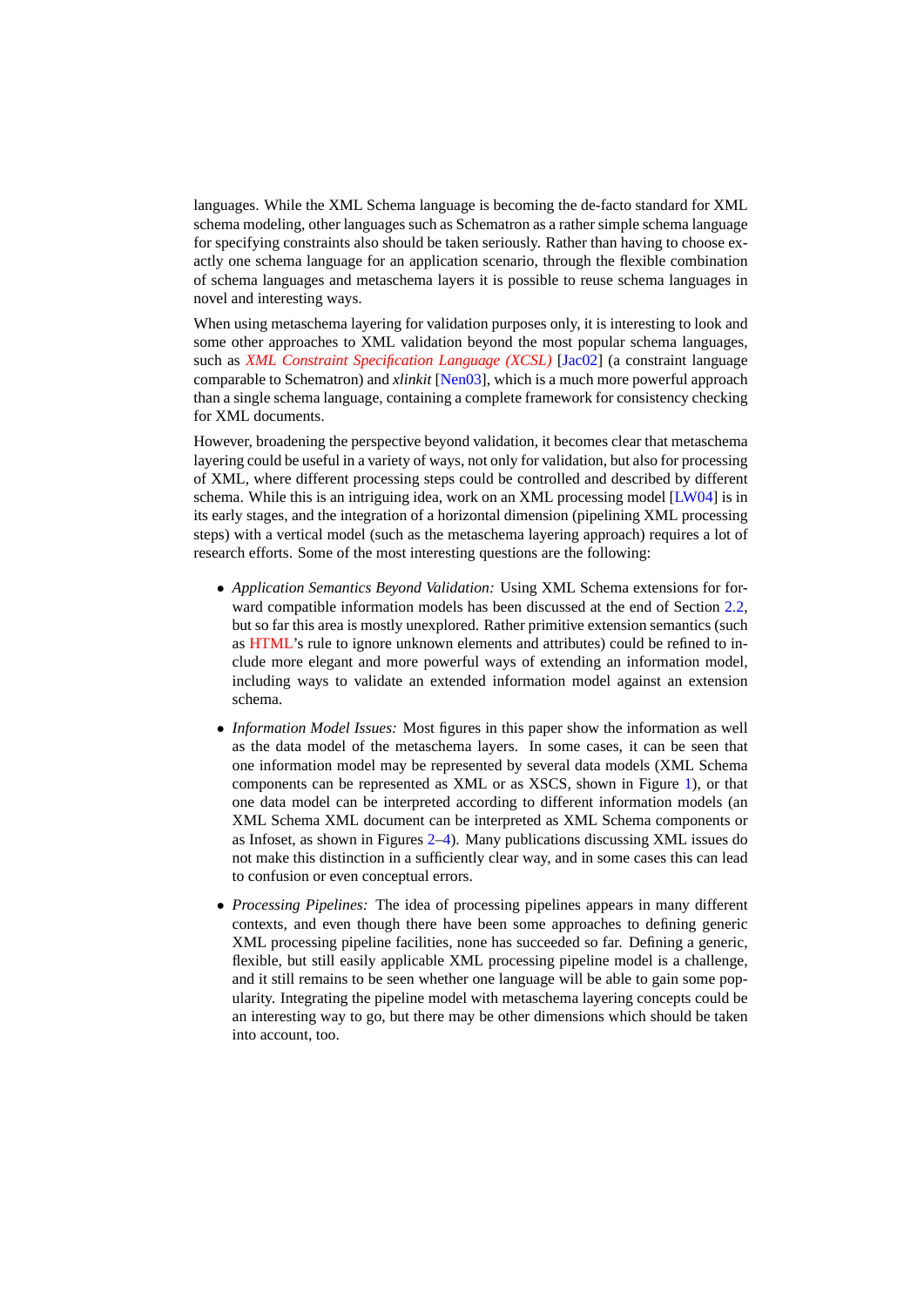<span id="page-13-0"></span>Some of these issues have been discussed in application-specific ways already, but it still remains to be seen whether generic solutions are possible, and if so, whether they will succeed. The innovation rate in the XML area is very high, and thus there seems the tendency to simply invent *yet another markup language* (or sometimes *yet another modeling language* or *yet another schema language*) in many cases, rather than reusing existing ones. One reason for this inflation of XML dialects is the shortage of powerful and flexible ways to reuse XML technologies on a higher level than just reusing XML parsers. Future work in the area of XML modeling and XML processing should focus on reusing existing technologies in the most flexible way, trying to cover as many potential XML applications as possible, rather than targeting on a narrow and specialized application domain.

## **6 Conclusions**

The metaschema layering framework presented in this paper provides an interesting perspective on XML modeling, in particular with the focus on reusing existing modeling mechanisms for XML. We have used this approach in several projects, and it has provided a very useful way to structure, compare, and rate various XML modeling alternatives. Our next goals are to further investigate this approach in the area of schema evolution, in particular in the context of Web Services. XML openness and extensibility are among the most important arguments for using XML within applications, but appropriate modeling approaches are required to really use XML in an open and extensible way. The most promising path is to reuse existing methods rather than to reinvent the wheel by introducing yet another modeling language. This paper is a contribution to encouraging reuse and combination of existing and proven XML technologies.

## **References**

| [BKK03]  | Martin Bernauer, Gerti Kappel, and Gerhard Kramler. Approaches to Implementing a<br>Tailored Metaschema in XML. In Johann Eder and Tatiana Welzer, editors, Short Pa-<br>per Proceedings of the 15th Conference on Advanced Information Systems Engineer-<br>ing, volume 74 of CEUR Workshop Proceedings, pages 133–140, Klagenfurt, Austria,<br>June 2003. Technical University of Aachen (RWTH). |
|----------|----------------------------------------------------------------------------------------------------------------------------------------------------------------------------------------------------------------------------------------------------------------------------------------------------------------------------------------------------------------------------------------------------|
| [BM04]   | Paul V. Biron and Ashok Malhotra. XML Schema Part 2: Datatypes Second Edition.<br>World Wide Web Consortium, Proposed Edited Recommendation PER-xmlschema-2-<br>20040318. March 2004.                                                                                                                                                                                                              |
| [Bra04]  | Tim Bray, Jean Paoli, C. Michael Sperberg-McQueen, Eve Maler, and François<br>Yergeau. Extensible Markup Language (XML) 1.0 (Third Edition). World Wide Web<br>Consortium, Recommendation REC-xml-20040204, February 2004.                                                                                                                                                                         |
| [ISO03]  | International Organization for Standardization. Information Technology — Database<br>$\alpha$ languages $\sim$ SOL $\sim$ Part 14: XML-Related Specifications (SOL/XML). ISO/IEC<br>9075-14, December 2003.                                                                                                                                                                                        |
| [ISO04a] | International Organization for Standardization. Information Technology — Document<br>Schema Definition Languages (DSDL), to be published as ISO/IEC 19757.                                                                                                                                                                                                                                         |